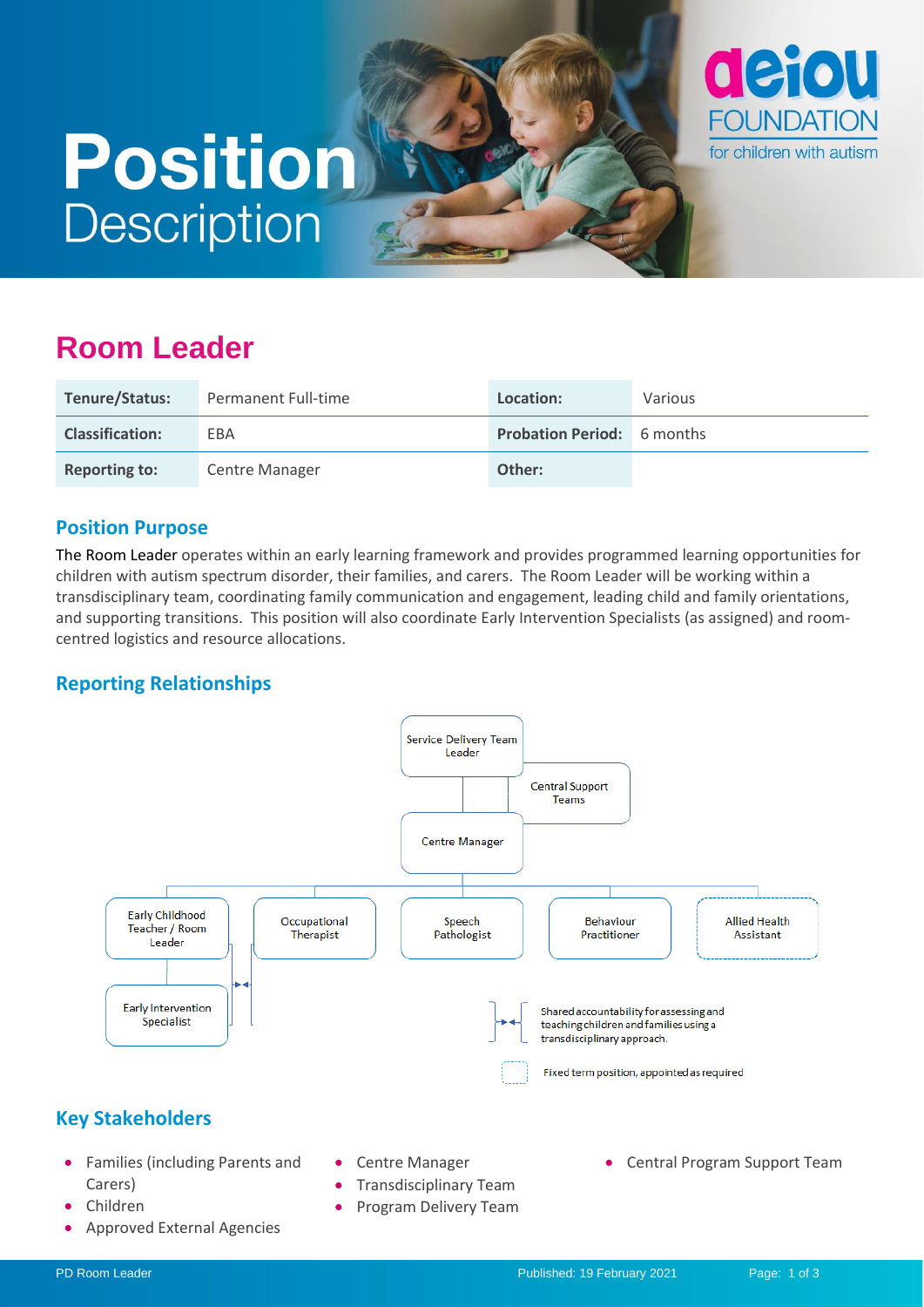## **Responsibilities**

| <b>Area</b>                                                                  | <b>Responsibilities</b>                                                                                                                                                                                                                                                                                                                                                                                                                                                                                                                                                                                                                                                                                                                                                                                                                                                                                                                 |  |
|------------------------------------------------------------------------------|-----------------------------------------------------------------------------------------------------------------------------------------------------------------------------------------------------------------------------------------------------------------------------------------------------------------------------------------------------------------------------------------------------------------------------------------------------------------------------------------------------------------------------------------------------------------------------------------------------------------------------------------------------------------------------------------------------------------------------------------------------------------------------------------------------------------------------------------------------------------------------------------------------------------------------------------|--|
| <b>Evidence-based</b><br>analysis and best<br>practice early<br>intervention | Support the coordination of child assessments in collaboration with families<br>Work as part of a transdisciplinary team to provide highly skilled, autism-specific,<br>٠<br>early intervention within the AEIOU framework and schedule.<br>Participate in clinical supervision and program onboarding (as the scheduled<br>recipient)<br>Monitor, evaluate and review the implementation of programs against set goals<br>(identified in Individual Plans) by using child progress data sets and observations.                                                                                                                                                                                                                                                                                                                                                                                                                         |  |
| <b>Positive child and</b><br>family experience                               | Provide a nurturing and encouraging environment for children, where their growth<br>$\bullet$<br>and development is celebrated.<br>Provide timely and concise information to families on their child's progress,<br>coordinating input from the transdisciplinary team.<br>Support families by providing regular engagement, and training and education<br>$\bullet$<br>opportunities (to parents/carers) to help further develop child outcomes in the home<br>and community.<br>Enable collaboration with other approved agencies to facilitate enhanced outcomes<br>$\bullet$<br>for children and families.<br>Provide input into the design, delivery, and continuous improvement of family and<br>community awareness and education sessions and capacity building.<br>Support collaborative partnerships and purposeful networks with local schools to<br>$\bullet$<br>assist children's transition to school (where applicable). |  |
| <b>Compliance and</b><br>governance                                          | Provide high-quality and timely data and reports using the relevant AEIOU toolset.<br>Collaborate with the transdisciplinary team [on site] to ensure a minimum standard of<br>$\bullet$<br>early intervention strategies and teaching is provided to all children and families.<br>Participate in continuous reviews of individual and group therapy and transition<br>programs within centres and non-centre based locations.<br>Continue professional development and share knowledge across the AEIOU<br>community including centre-based, research, and central office teams.                                                                                                                                                                                                                                                                                                                                                      |  |
| <b>Resource</b><br>management                                                | • Acquire and manage physical and digital resources to enhance child, family, and<br>community learning opportunities.                                                                                                                                                                                                                                                                                                                                                                                                                                                                                                                                                                                                                                                                                                                                                                                                                  |  |
| <b>Employee</b><br>supervision                                               | Provide supervision and support to Early Intervention Specialists (EIS) as allocated<br>Provide input into the ongoing performance review and improvement of AEIOU<br>employees and partners<br>Recognise and celebrate individual and team success in a timely and meaningful way                                                                                                                                                                                                                                                                                                                                                                                                                                                                                                                                                                                                                                                      |  |
| <b>Operational</b><br>support                                                | Provide operational support to the Centre Manager for enhanced resourcing and<br>onboarding, family engagement, and incident/accident management (including as the<br>'Authorised Reporting Officer' for restrictive practices and reportable incidents and<br>'Responsible Person' (ACECQA) during Centre Manager absences).<br>Provide coverage of the Early Intervention Specialist (ESI) position as scheduled.                                                                                                                                                                                                                                                                                                                                                                                                                                                                                                                     |  |